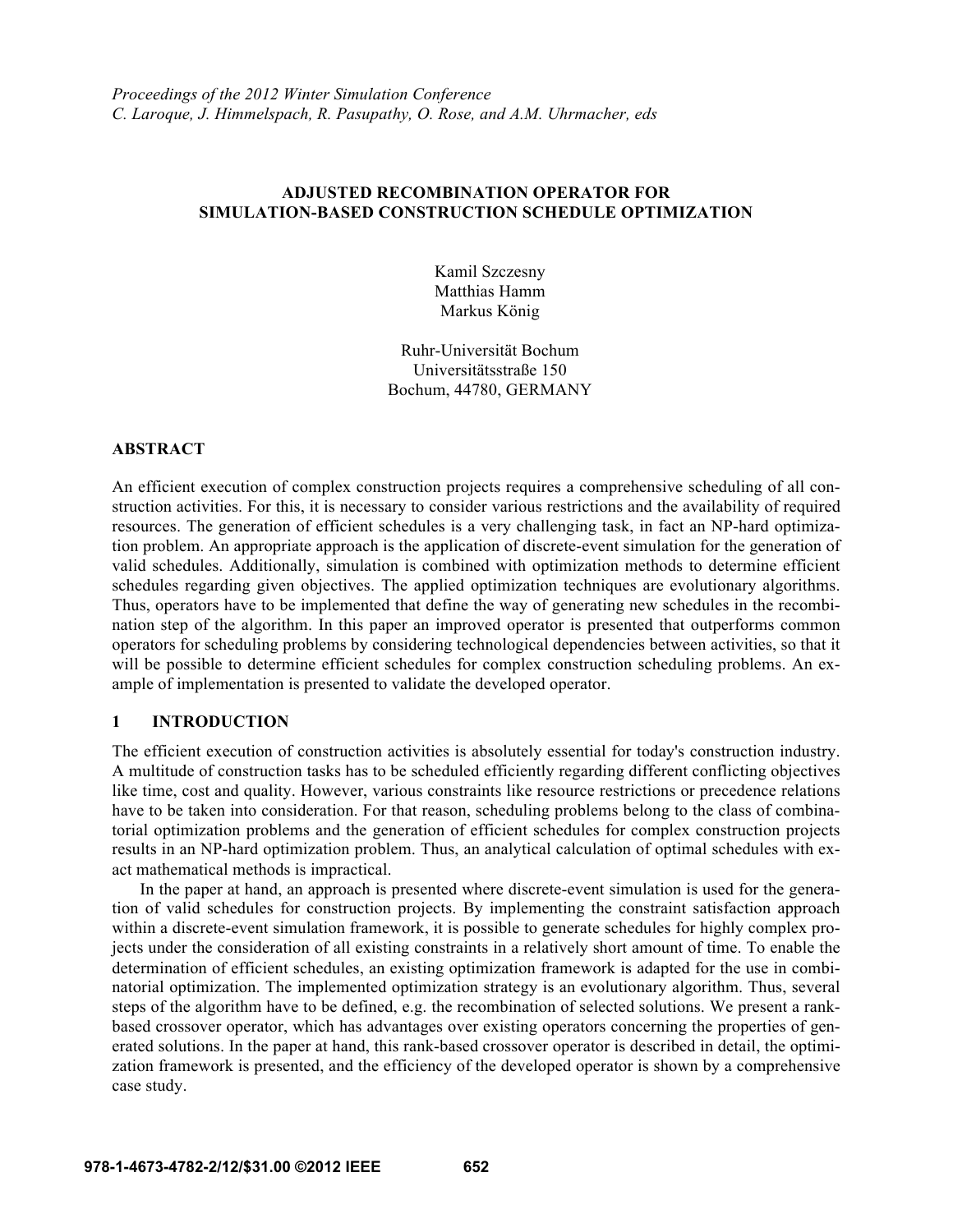An overview of related research is given in section two, while the subsequent section contains a detailed description of the problem covered in this paper. In section four, the methodology of the developed operator is presented while in section five important implementation details are explained. A case study is presented in section six, where some results are shown and the adjusted operator can be validated. The last section gives a conclusion as well as an outlook regarding required future work.

## **2 RELATED WORK**

As already mentioned, the generation of efficient schedules for complex construction projects is a very difficult task and the calculation of an optimal schedule is not possible. A common alternative to an analytical calculation is the application of heuristics which enables the determination of near-optimal schedules. Heuristics can solve a very general class of computational problems in an acceptable amount of time. Commonly applied heuristics are Simulated Annealing (Kirkpatrick et al., 1983), Evolutionary Algorithms (Bäck 1996) and Particle Swarm Optimization (Kennedy, Eberhart, and Shi 2001). For several years, the optimization of scheduling problems has been a research topic and various heuristics have been applied to solve these problems. Detailed literature reviews which give appropriate overviews of previous research about optimization methods can be found in Brucker et al. (1999), Hartmann and Kolisch (2000), Hartmann and Kolisch (2006) and Warren Liao et al. (2011). Several researchers have applied evolutionary algorithms to investigate differentiated aspects for scheduling problems. In Leu and Yang (1999) the authors proposed a crossover operator to tackle resource allocation for genetic algorithms. Chen and Weng (2009) included a time-cost trade-off mechanism to the resource allocation consideration. Senouci and Eldin (2004) applied genetic algorithms to solve scheduling problems with respect to resource leveling. Hybrid optimization concepts have been investigated, where evolutionary algorithms were coupled with other heuristics. Jaśkowski and Sobotka (2006) present a solving mechanism to overcome drawbacks that let existing scheduling methods fail to solve complex practical problems effectively. In their approach, Jaśkowski and Sobotka propose the integration of two heuristic methods, of which one considers resource allocation, while another genetic algorithm searches for the minimal project duration.

Heuristics are often combined with simulation concepts to generate a multitude of solutions for different combinations of parameters. The discrete-event simulation approach applied in this paper is based on the concept of Beißert, König, and Bargstädt (2007), where the Constraint Satisfaction Approach in combination with discrete-event simulation guarantees the observation of valid construction schedules. The application of simulation-based optimization is a possible technique to solve a scheduling problem as described in Hamm et al. (2011). The approach presented in this paper deals with three components: the optimization method component, the scheduling problem component and the discrete-event simulation component (see Figure 1). The discrete-event simulation component represents a simulation engine that is powerful enough for the computation of valid construction schedules for a given input. The scheduling problem component acts as a transformation layer between the optimization method and the discreteevent simulation, e.g. it transforms the input and output data of each component. The last component, the optimization method component, represents any optimization method that is suitable for solving scheduling problems. The optimization framework which is used in this paper is called MOPACK (Nguyen et al., 2010). MOPACK is a Java-based optimization framework that supplies a general interface for miscellaneous optimization algorithms. The approach we are presenting uses evolutionary algorithms, which are already implemented in MOPACK. However, a common problem when applying evolutionary algorithms for scheduling problems is the non-consideration of constraints during the generation of child solutions using certain operators. Thus, child solutions often violate given constraints. The paper at hand presents an adjusted operator which enables an improved generation of child solutions.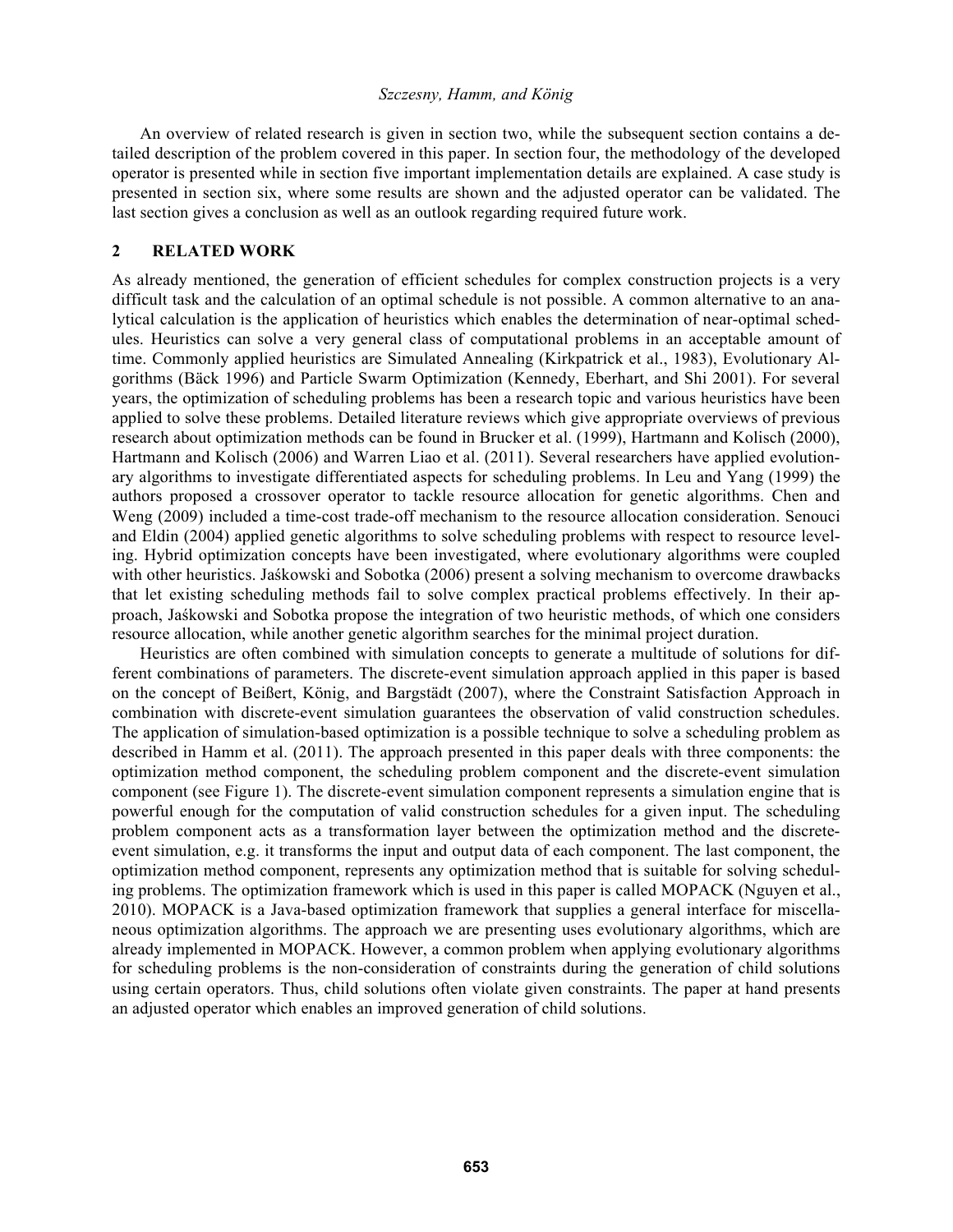

Figure 1: Simulation-based optimization approach for construction scheduling problems.

## **3 PROBLEM DESCRIPTION**

The topic of this paper is the generation of efficient schedules for complex construction projects. A valid construction schedule defines the start and finish of every construction activity under consideration regarding existing constraints like precedence relations between activities and resource restrictions. A precedence relation could be the restriction that reinforcement has to be finished before a concreting activity can be started. Resource restrictions define which resources are necessary for the execution of an activity. The resource must be available for the complete execution time of the activity. According to this definition, construction scheduling problems can be generalized as Resource-Constrained Project Scheduling Problems (RCPSP, see Brucker and Knust 2006). An RCPSP consists of a set of activities and a set of renewable resources. Each activity has to be processed without preemption, during the execution a constant amount of specific resources has to be available at all times. Between several activities precedence constraints can be defined, which means that the an activity has to be completed before another activity can be executed. An objective of a RCPSP is to find a schedule with a minimal makespan that meets the constraints imposed by the precedence relations and the limited resource availabilities. Other objectives can be the leveling of the resource utilizations or the optimization of resource idle times. The RCPSP belongs to the class of NP-hard optimization problems.

Since it is not possible to calculate optimal solutions for NP-hard optimization problems, in this paper simulation-based optimization is used for determining efficient schedules. The applied optimization algorithm is an evolutionary algorithm, which implicates that three main steps have to be defined: selection, crossover and mutation. Out of a number of generated solutions in each optimization iteration some good solutions will be chosen in the selection step, the so-called population. Out of these selected solutions, new solutions are generated based on two parent solutions in the crossover step. Considering construction scheduling problems, solutions are represented by valid construction schedules which contain all construction activities. Within the crossover step, two parent solutions, i.e. two valid schedules, are combined to generate a child solution. This crossover process is fundamentally influenced by the crossover operator, which defines how two parent solutions are combined. The number of possible combinations of parent solutions is extremely large. However, using naive crossover operators, most of the combinations of parent solutions will result in invalid child solutions regarding the precedence constraints of the RCPSP. Thus, the solution space, i.e. the set of valid solutions, is very small compared to the number of all combinations. Using a common operator, the probability of generating an unfeasible solution within the crossover process is very large. This problem will be tackled in the paper at hand. An adjusted crossover operator will be presented which improves the generation of child solutions within the crossover step of evolutionary algorithms. Child solutions generated by the so-called adjusted rank-based crossover operator violate given constraints much less frequently. As a result, the probability of generating valid solutions in the crossover step is significantly higher, and the optimization results of the simulation-based optimization process for construction projects are much better.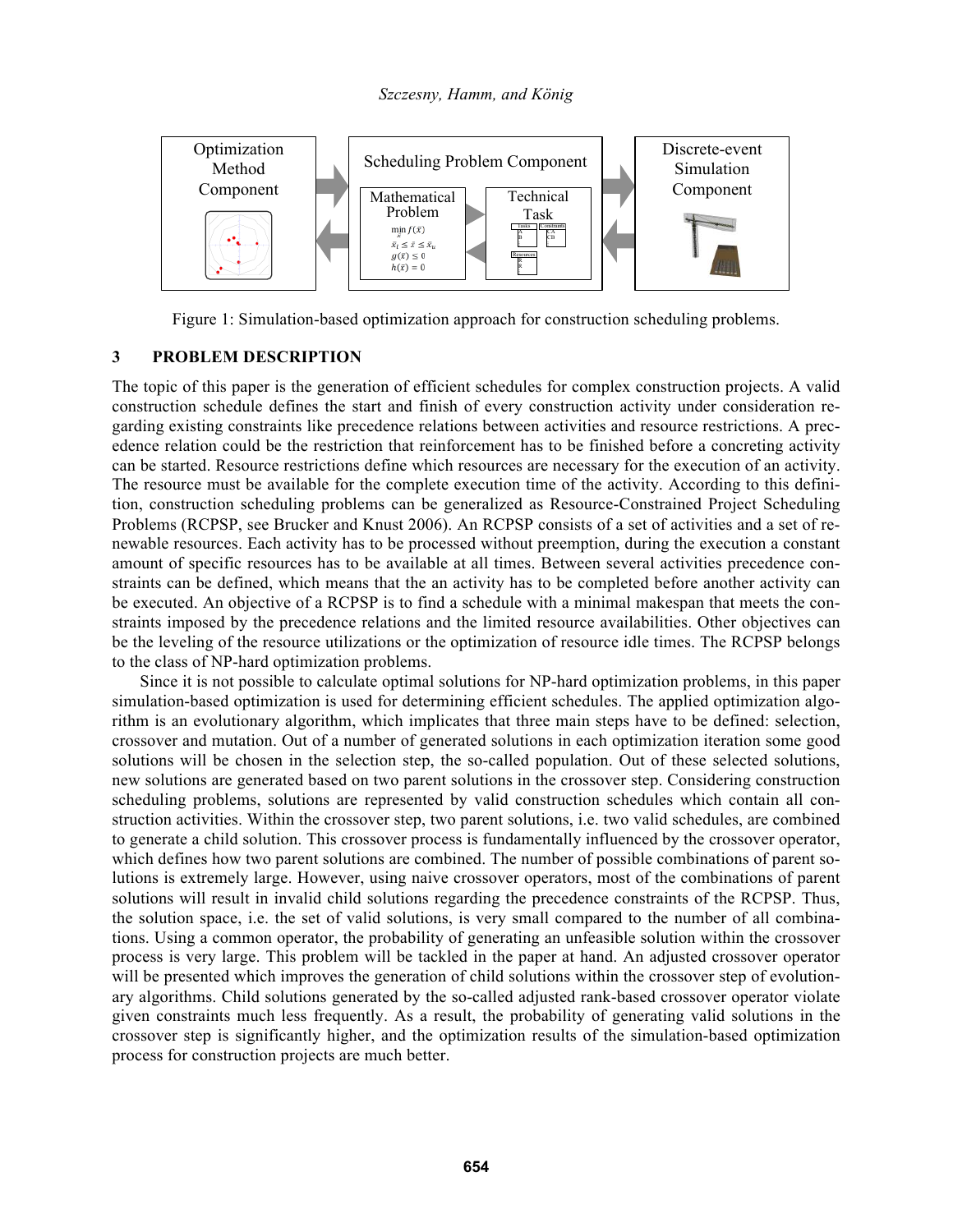# **4 METHODOLOGY**

In order to solve the problem described in section three, the following methodology is proposed. The approach couples the concept of constraint-based discrete-event simulation with heuristic optimization methods. In the following subsection, the approach of constraint-based discrete-event simulation is described. Particular attention is paid to the repair mechanism included for invalid solutions. Subsequently, an adjusted crossover operator for optimization methods that is based on evolutionary algorithms is presented and it is described how these two approaches are combined.

# **4.1 Constraint-based Discrete-event Simulation**

The application of the constraint-based simulation approach that was introduced to construction scheduling by Beißert, König, and Bargstädt (2007) and König et al., (2007), enables the application of discreteevent simulation for the generation of valid construction schedules that neither violate precedence nor resource constraints. The input parameters for the constraint-based discrete-event simulation are a simulation model as well as the list of construction processes. This list contains a priority-based execution order of the construction processes. The simulation model consists of all construction processes, available resources, material and equipment. These simulation objects are represented by variables. Relations between the variables, e.g. resources and materials that are required for the execution of processes, and execution sequences between processes, are specified by (Beißert, König, and Bargstädt 2009). Based on the simulation input data, the constraint-based discrete-event simulation generates construction schedules that are always valid. This is guaranteed due to the special handling of the input data in form of a prioritybased list of execution orders. This process list is interpreted as a priority list of activities that have to be scheduled. During the simulation, the activity with the highest priority will be executed and required resources are locked. Supposing the activity with the highest priority is not executable due to non-fulfilled precedence or resource constraints, the activity with the next highest priority is checked for its execution ability. This mechanism is shown in Figure 2. Even invalid input data will be repaired and it is guaranteed that generated construction schedules are always valid. Even a randomly generated process order list, i.e., no constraints are considered at all, could be used as simulation input. The construction schedule generated by the constraint-based discrete-event simulation would be a valid schedule. However, there would be nearly no relation between simulation input and output data, i.e., the order of the construction processes would be completely different.



Figure 2: Repair mechanism for invalid solutions within discrete-event simulation

# **4.2 Adjusted Crossover Operator for Evolutionary Algorithms**

An optimization method is applied to ensure the generation of near optimal construction schedules. Since the problem class of RCPSP is classified as NP-hard, a calculation of an optimal schedule is not possible. Heuristic optimization methods have proven to be a good choice for finding near optimal solutions. In the proposed concept of simulation-based optimization of construction schedules, an evolutionary algorithm is implemented as a heuristic optimization method.

Because of the general concept of basic evolutionary algorithms, the implemented method has no knowledge about the RCPSP that has to be solved. Thus, for such basic optimization methods, the exploration within the solution space is not efficient. The proposed approach introduces an adjusted and en-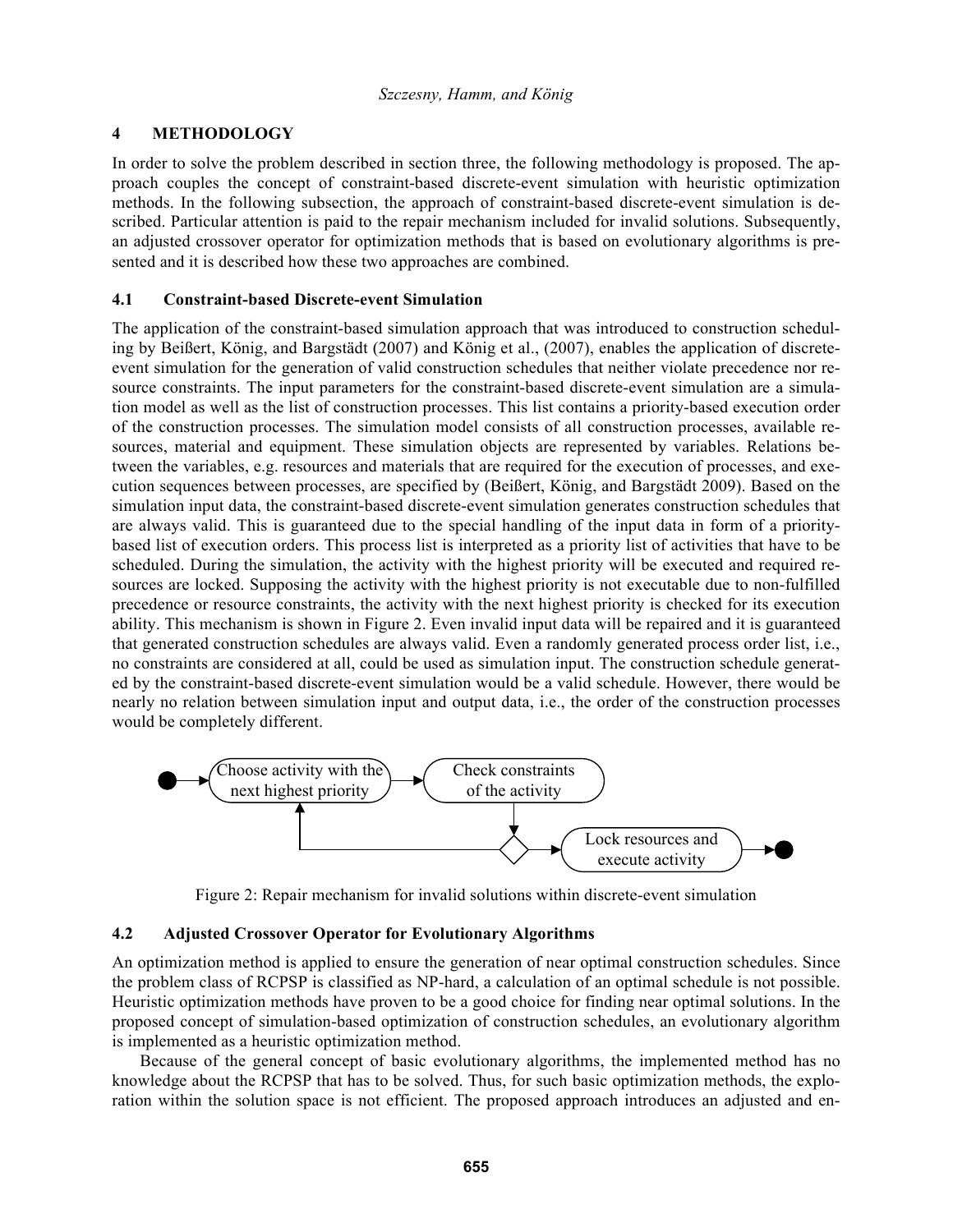hanced knowledge-based crossover operator. Using the modified crossover operator, the search within the problem solution space is significantly more efficient and the quality of produced solutions to the RCPSP is greatly improved. The proposed Adjusted Order Crossover-2 operator (AOX2) enhances the Order Crossover-2 (OX2) by Syswerda (1991), which itself is a popular operator for combinatorial optimization problems. The enhancement includes an operator that is able to query knowledge about the specific RCPSP. This specific knowledge consists of the construction processes as well as the precedence constraints of these processes. However, the operator beholds only a special view of this knowledge in form of a rank-based precedence relationship graph (see Figure 3).



Figure 3: Rank-based precedence relationship graph

Such a rank-based precedence relationship graph G contains a set of vertices  $V = \{v_1, ..., v_n\}$ , where the vertices corresponds to construction processes and a set of edges  $E \subseteq (V^2) := \{(x, y) \mid x, y \in V, x \neq 0\}$  $y$ , where the edges corresponds to relationships between the processes and  $(x, y)$  means that vertex x is a predecessor of vertex  $y$ . Further, this graph is topologically sorted. As a consequence, every vertex with no predecessors is marked with a rank value equal to 0. Subsequently, every vertex that has only predecessors with a rank value of 0 is marked with a rank value equal to 1, and so on. The rank-based crossover operator considers the ranks of the activities while recombining parent solutions. As a result, there is a large probability of generating valid solutions as resulting children and there are fewer constraint violations in the resulting children.

First, the encoding that both operators use is explained and then a short description of the OX2 operator with its shortcomings is presented. Thus, how AOX2 functions and the advantages of the AOX2 operator are described as well as the idea behind the rank based precedence constraint graph.

The list of construction processes that have to be executed is presented by a chromosome. The length of each chromosome corresponds to the number of activities that have to be scheduled. Each activity is mapped to an unique integer value that represents one activity. The first integer value entry in each chromosome represents the mapped activity that in turn should be scheduled first if possible; the last chromosome integer value entry represents some other activity that is to be scheduled as the last activity. Thus, the chromosomes' order represents a decreasing priority based representation of integer value mapped activities (see Figure 4).

The OX2 operator is designed to work well with combinatorial optimization problems. The basic idea of OX2 is to preserve the relative order of the chromosome entries within the parents. To achieve this, the first parent chromosome is copied into the child chromosome. Then one-third to one-half of the integer values in the second parent chromosome are selected randomly and their relative order within the second parent chromosome is applied to the child chromosome. Due to the generality of OX2, it is not able to consider problem specific information like precedence constraints. In order to reduce this disadvantage during the position selection, the presented AOX2 operator refers to the knowledge already available in the problem description. Thus, the knowledge of precedence constraints may be provided in form of a topologically sorted graph, the rank based precedence relationship graph. The AOX2 crossover operator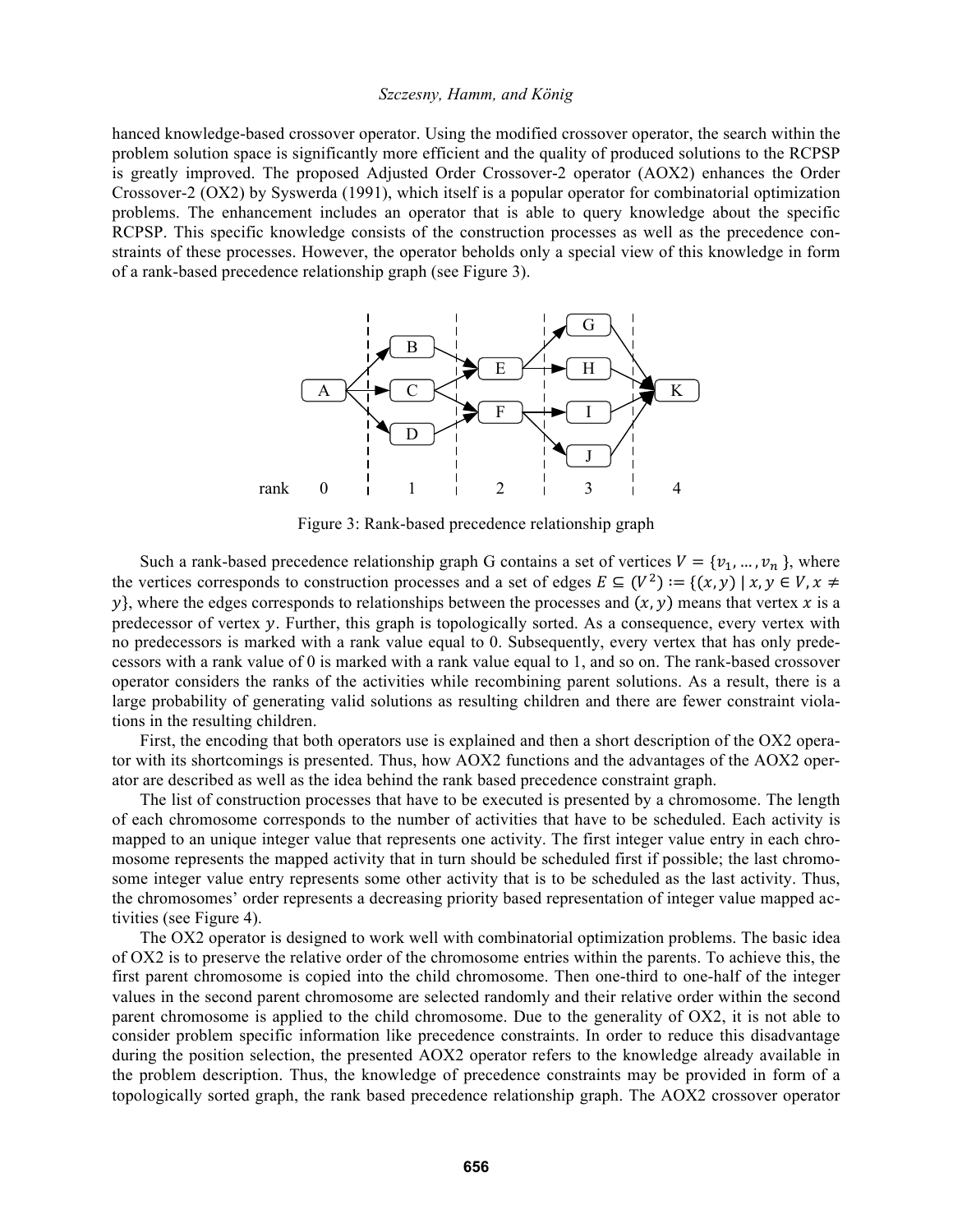has the potential to access more detailed optimization problem information such as precedence constraints. Therefore, it considers the rank of each activity instead of selecting the activities randomly. Since activities with equal rank have no precedence constraints among themselves, a permutation of activities with equal rank is considered to be safe in the sense that no precedence constraints are violated. The crossover operator is enhanced to a knowledge-based crossover operator that, in turn, can be used to manipulate the optimization variables in a more sophisticated manner. Thus, the resulting child solution of the crossover step has a greater chance of being a valid solution regarding the precedence relations between construction activities.



| 4 | $\triangle$ formwork |
|---|----------------------|
|   | reinforce            |
| 6 | cure                 |
|   |                      |
|   |                      |
|   |                      |

integer activitiy map

Figure 4: Chromosome encoding

# **4.3 Constraint-based Discrete-event Simulation Optimization**

Finally, the previously described methodologies are applied in a simulation-based optimization approach that combines the constraint-based discrete event simulation with a repair mechanism and an evolutionary algorithm optimization method with an adjusted crossover operator. The connection between these two approaches is based on the priority-based list of construction processes. The optimization method is applied to perform a comprehensive search within the problems solution space. During each iteration of the optimization algorithm the preliminary results in form of child chromosomes are transformed into the desired simulation input format. Within the generation of child chromosomes, knowledge about precedence relations is exploited. Then, in turn the discrete event simulation processes this input with regards to precedence, resource as well as material constraints. As a result, the objective function values, i.e., the project duration time, are computed with the side effect that a valid construction schedule is always generated. Hence, one advantage of this approach is a relatively flexible and less complex implementation of an evolutionary optimization algorithm that is coupled with a state-of-the-art constraint-based discrete event simulation. As a result, a convenient search within the problems solution space for near-optimal construction schedules is performed.

# **5 IMPLEMENTATION**

In order to implement a number of evolutionary algorithm operators as well as optimization methods, and to be able to compare their results, a software tool is required that allows this task to be fulfilled in a fast, flexible and uncomplicated manner. For this reason, the software framework MOPACK (**M**ulti-method **O**ptimization **PACK**age) for large-scale simulation-based optimization problems has been designed and developed. MOPACK is a Java-based optimization framework that supplies a general interface for miscellaneous optimization algorithms. In addition, MOPACK provides an API for modeling numerous classes of optimization problems in a declarative and explicit manner using a common interface for optimizers. AOX2 implements the MOPACK operator interface, which provides methods for the modification of a given input, i.e. construction activities sequence. The refinement of OX2 takes place in the integer value selection step. Instead of a random selection of integer value entries in the second parent chromosome, AOX2 randomly selects one integer value entry. The determination of the rank of the selected integer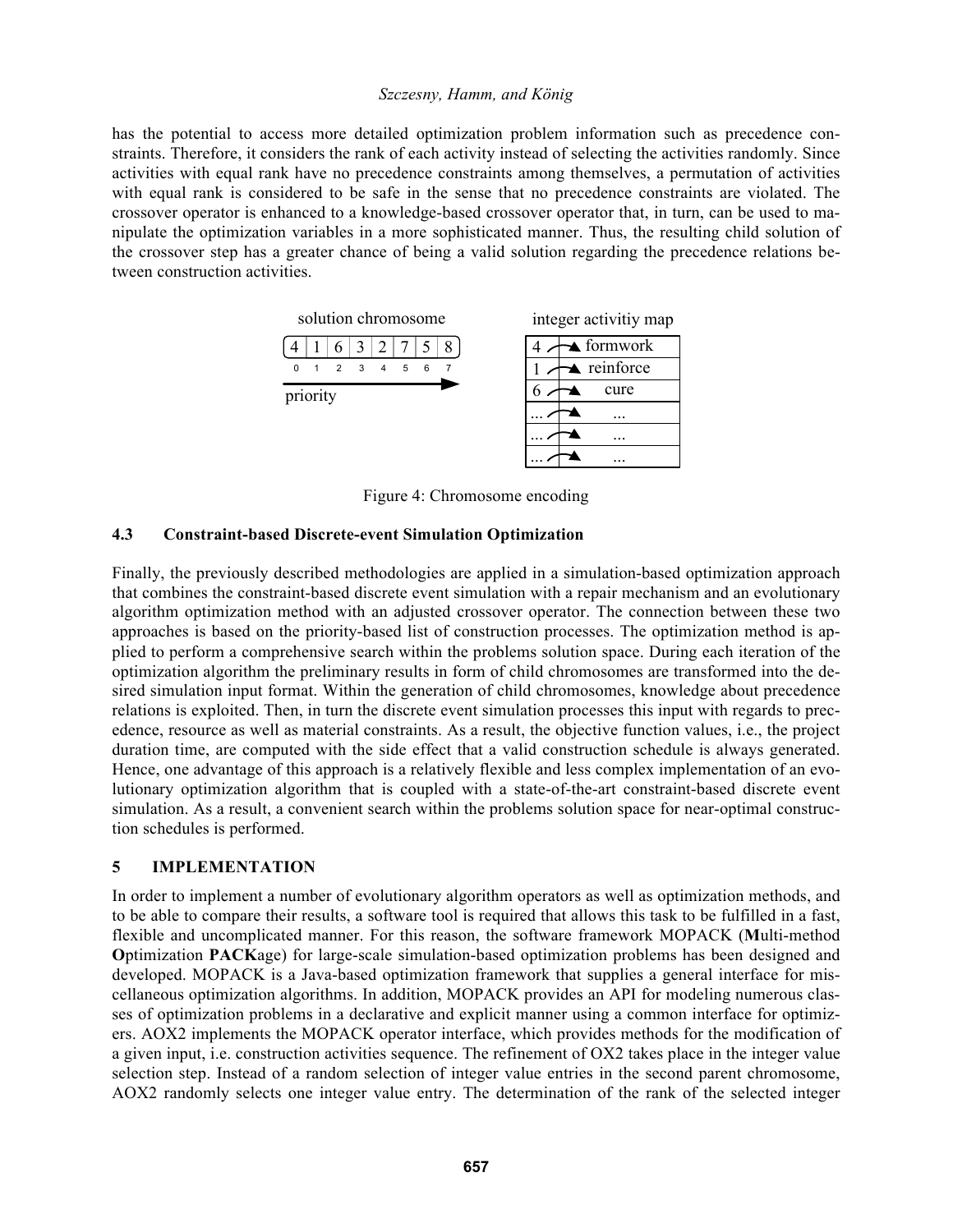value is performed with the help of the rank based precedence constraint graph. Afterwards every activity in the second parent chromosome with equal rank is identified. Then, the relative order of these equal rank selected integer values is applied to the child chromosome. Finally, the rank based selection step is fulfilled until at least one-third of the integer values are permutated. This is carried out to preserve a sensible search within the search domain.

The implementation details are based on the specialized simulation based optimization approach discussed in Hamm et al., (2011). As mentioned in section 4, this implementation makes use of one side effect of the constraint-based discrete-event simulation. Normally, discrete-event simulation computes the objective function value, but as described earlier the side effect that the simulation also computes a valid construction schedule is exploited. Thus, a verification of the performance, i.e. the generated child solutions, of the implemented AOX2 operator is possible.

## **6 CASE STUDY AND RESULTS**

In order to prove that the proposed methodology as well as the proposed Adjusted Order Crossover-2 operator solve real world optimization problems efficiently, a comprehensive case study is carried out. The case study consists of the scheduling of shell construction activities of a multi-storey office building.

The aim of the case study is the optimization of the shell construction tasks of two levels of the building with a total of 560 activities, 660 precedence constraints and 552 resource constraints. Table 1 outlines some of the considered activities including their main properties. Figure 5 shows a 3D model top view of the shell construction with column, slab and wall structure elements.

| Element type | Activity          | Performance factor    |
|--------------|-------------------|-----------------------|
| Column       | Install formwork  | 0.5 h/m <sup>2</sup>  |
|              | Reinforce steel   | 0.05 h/kg             |
|              | Concreting        | 2 h/m <sup>3</sup>    |
|              | Curing            | 8 h                   |
|              | Removing formwork | 0.3 h/m <sup>2</sup>  |
| Wall         | Install formwork  | 0.3 h/m <sup>2</sup>  |
|              | Reinforce steel   | 0.4 h/kg              |
|              | Concreting        | 0.65 h/m <sup>3</sup> |
|              | Curing            | 8 h                   |
|              | Removing formwork | 0.3 h/m <sup>2</sup>  |
| Slab         | Install formwork  | 0.45 h/m <sup>2</sup> |
|              | Reinforce steel   | 0.4 h/kg              |
|              | Concreting        | 0.5 h/m <sup>3</sup>  |
|              | Curing            | 8 h                   |
|              | Removing formwork | 0.3 h/m <sup>2</sup>  |

Table 1: Shell construction activities.

As outlined above, an evolutionary algorithm was implemented using the MOPACK framework. Subsequently, three evolutionary operators had to be implemented. The selection step of the Evolutionary Algorithm was implemented by a Tournament Selection with a tournament size of 5. For the mutation operator a swap mutation operator was implemented. The mutation probability was set to  $1/560$ . Finally, the operators AOX2 and OX2 were chosen as the crossover operator implementation. For each operator the number of integer values to be interchanged was set to one third of the chromosome length. For the chosen case study this value corresponds to 186. The population size was set to 50 individuals. During the initialization, each chromosome was computed randomly. The termination criterion consisted of two criterions. The first one is a termination rule that exits the optimization after 500 iterations. The second ter-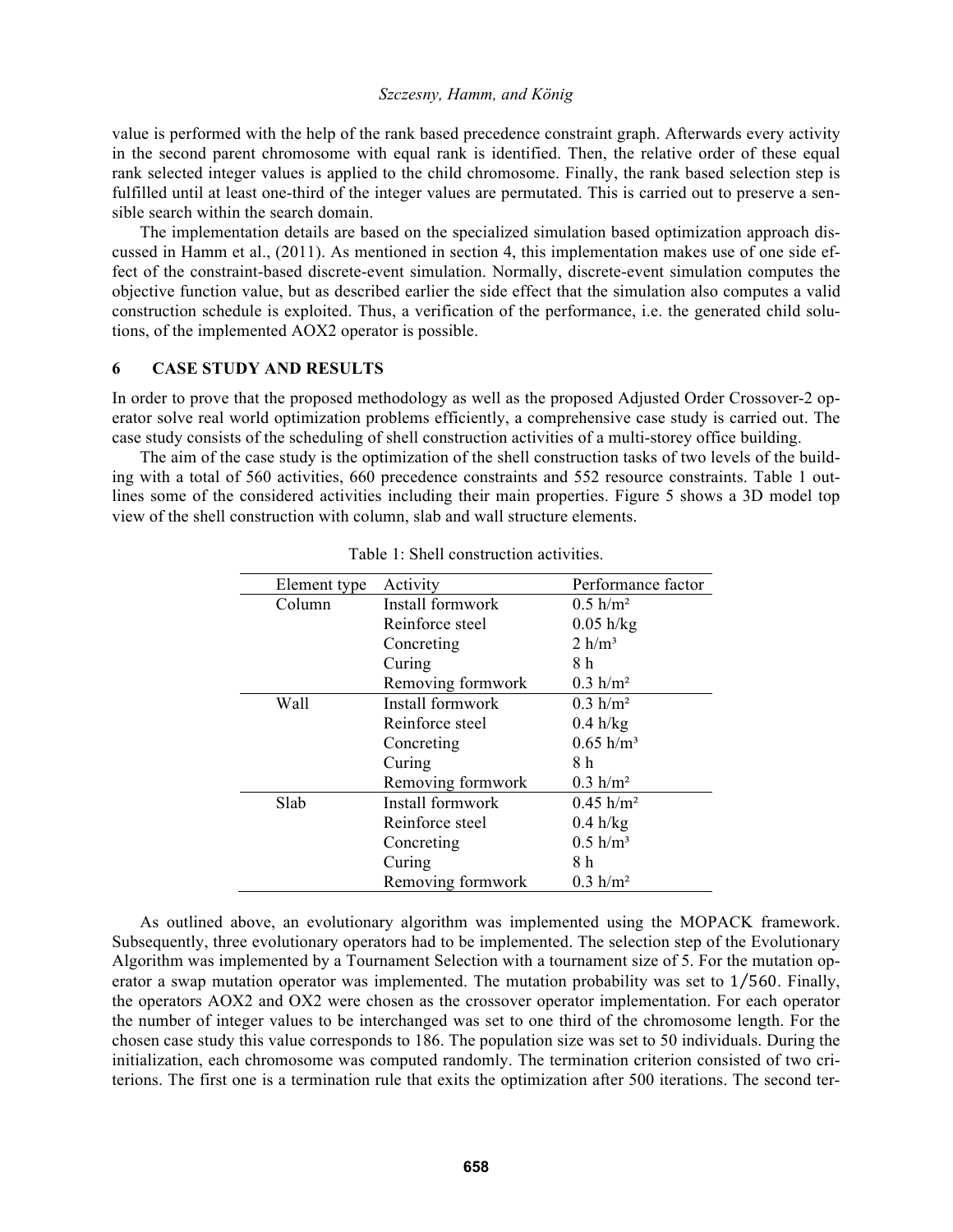mination criterion is a running mean that exits the optimization when the last 100 iterations show no improvement.



Figure 5: 3D model top view

The optimization results are given in Table 2 and Figure 6. It can be seen that the AOX2 crossover operator outperforms the traditional OX2 crossover operator in two ways. As shown in Table 2, the optimization results computed using the AOX2 crossover operator are better than the results computed using the the OX2 crossover operator. The average fitness value is better. However, more crucial is the value of the experimental standard deviation. The standard deviation using the AOX2 crossover operator is much less than the standard deviation using the OX2. Figure 6 illustrates the optimization progress. The x-axis depicts the numbers of performed iterations while the y-axis indicates the corresponding fitness value. It is obvious, that using the AOX2 crossover operator, a near-optimal solution may be found around 150 iterations earlier than using the OX2 crossover operator. It can be observed that the convergence to a nearoptimal solution is performed earlier and in a much less excursiveness way as using the OX2 operator.

| Table 2: Optimization results |  |  |
|-------------------------------|--|--|
|                               |  |  |

|              | $\sim$ |           | l best | I worst |
|--------------|--------|-----------|--------|---------|
| $\mathbf{v}$ | 452.37 | 1.03      | 451    | 454     |
|              | 450.96 | $\Lambda$ | 450    |         |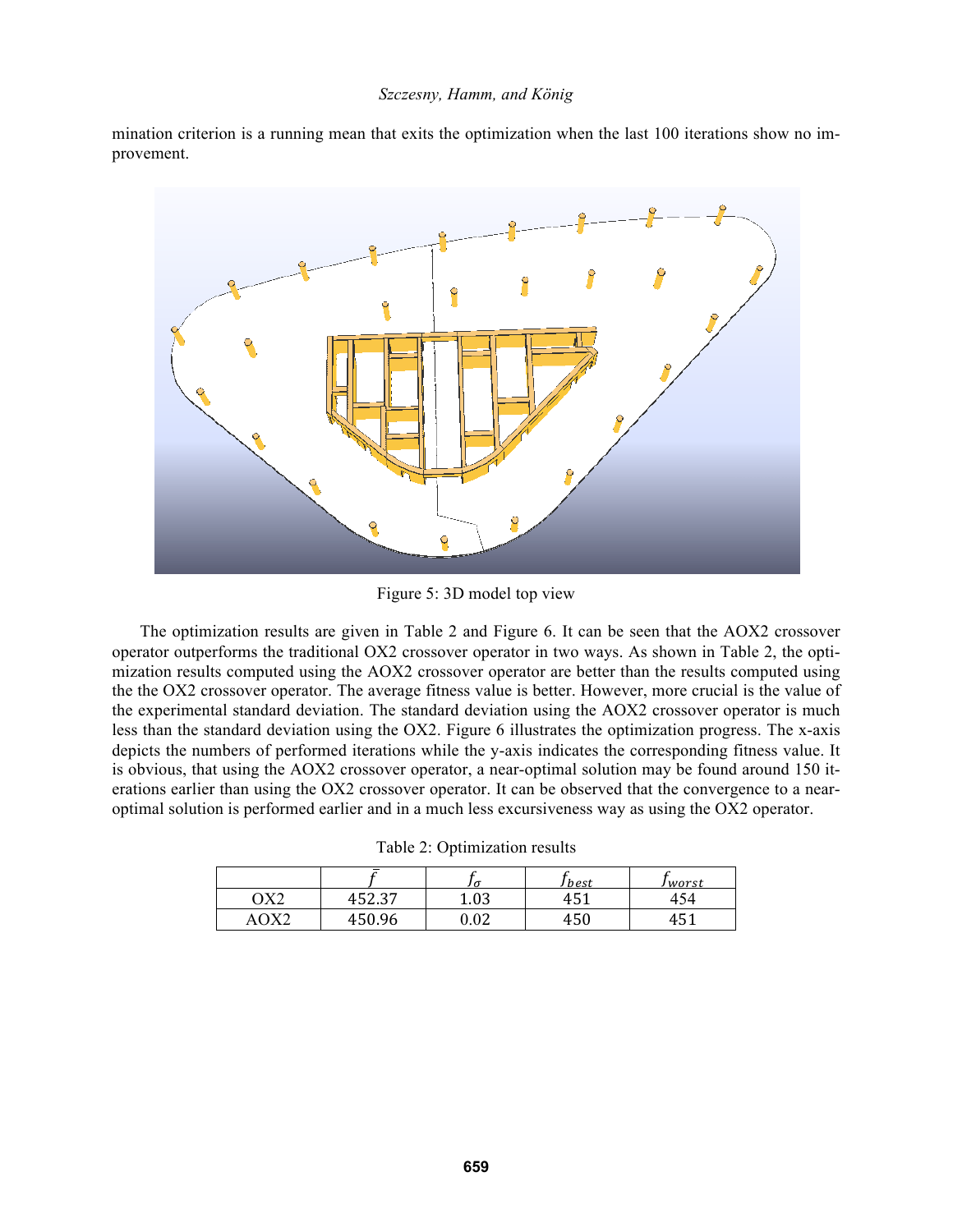*Szczesny, Hamm, and König* 



Figure 6: Optimization progress

## **7 CONCLUSION AND FUTURE WORK**

In this paper, an adjusted rank-based crossover operator for the recombination process for evolutionary algorithms is presented. The algorithm is part of an optimization framework which is used for the generation of efficient schedules for complex construction projects. The Adjusted Order Crossover-2 (AOX2) operator, which is based on the well-known Order Crossover-2 (OX2), is designed to generate child solutions for scheduling problems within the recombination step of evolutionary algorithms. In order to achieve this task effectively, AOX2 makes use of problem specific knowledge and considers precedence constraints between construction activities. These precedence constraints are stored in the rank-based precedence relationship graph. When implementing AOX2, the probability of generating valid child solutions in the recombination step of the evolutionary algorithm is many times greater than the probability when using common operators like the OX2. As a result, the generated schedules are significantly better, i.e. the total duration is significantly shorter, when using the adjusted operator within the optimization framework. A comprehensive case study is presented to obtain comparison results between OX2 and AOX2. It is shown that AOX2 clearly outperforms OX2.

Future research will deal with the comparison of the Adjusted Order Crossover 2 operator with other crossover operators from the literature. A mutation operator will be developed, which will be based on the rank-based precedence relationship graph. It is expected that the optimization results can be improved. The implementation of a more detailed case study will consider outfitting processes. As a result, the variability of construction schedules is much higher which leads to a greater potential for optimization.

#### **REFERENCES**

- Bäck, T. 1996. *Evolutionary Algorithms in Theory and Practise Evolutionary Strategies, Evolutionary Programming, Genetic Algorithms*. New York: Oxford University Press.
- Beißert, U., König, M., and H.-J. Bargstädt. 2007. "Constraint-based simulation of outfitting processes in building engineering." In *24th W78 Conference*, Maribor, Slovenia.
- Beißert, U., König, M., and H.-J. Bargstädt. 2009. "Considering Quality Aspects for Construction Scheduling using Constraint-Based Simulation." In *Proceedings of the 26th International Conference Managing IT in Construction CIB W078*, Istanbul, Turkey.
- Brucker, P., Drexl, A., Möhring, R., Neumann, K., and E. Pesch. 1999. "Resource-constrained project scheduling: Notation, classification, models, and methods." *European Journal of Operational Research* 112(1): 3-41.

Brucker, P., and S. Knust. 2006. *Complex Scheduling*. Berlin: Springer.